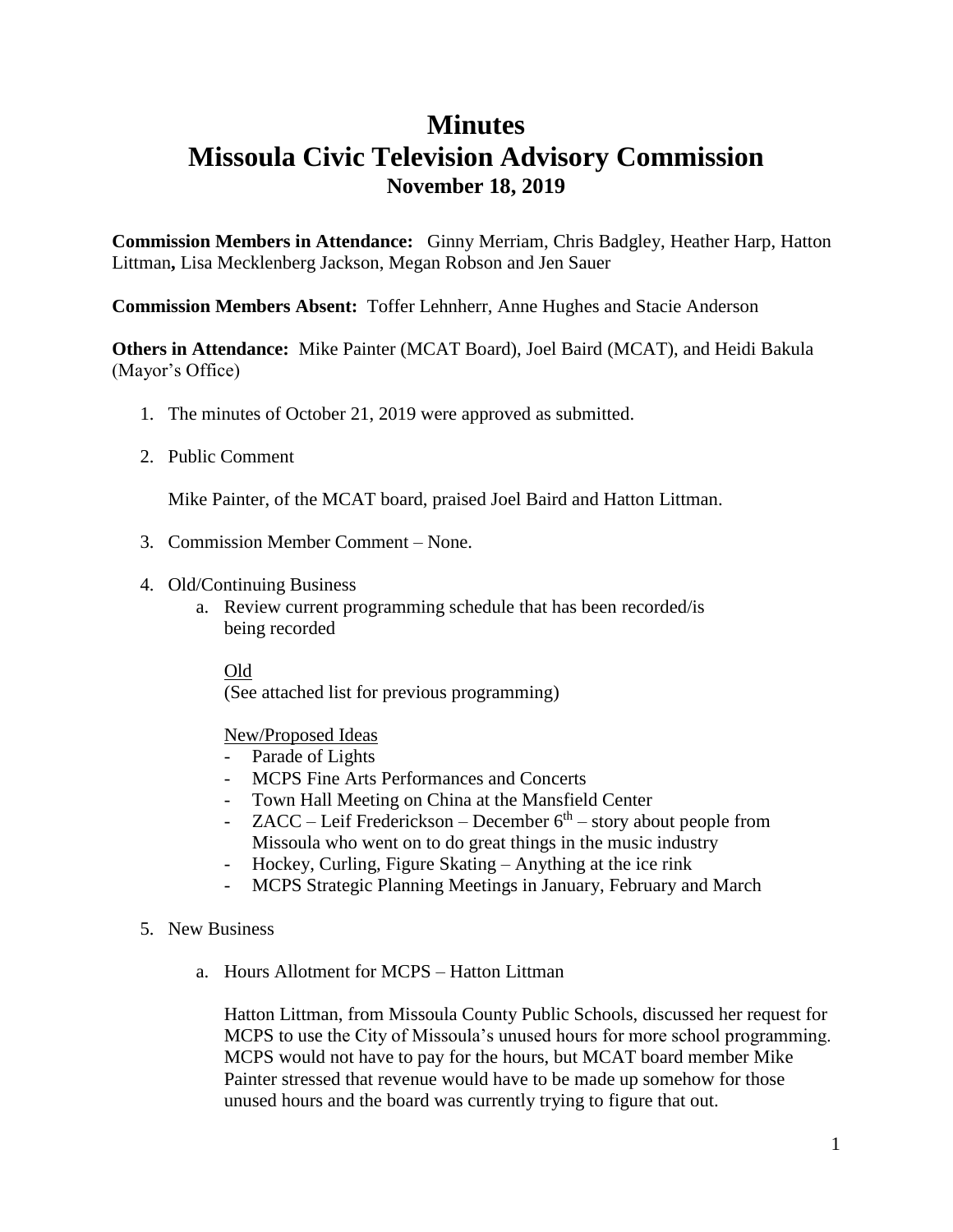Ginny Merriam said that she would talk to the City Attorney's Office to see if donating the hours would be feasible. Joel Baird added that maybe the school district could find a sponsor to pay for the additional programming.

Ginny said she would explore the issue with the attorney's office and Joel would ask the MCAT Board if a media assistance grant could be used for the unused hours requested by MCPS.

Respectfully submitted, Heidi Bakula Executive Assistant